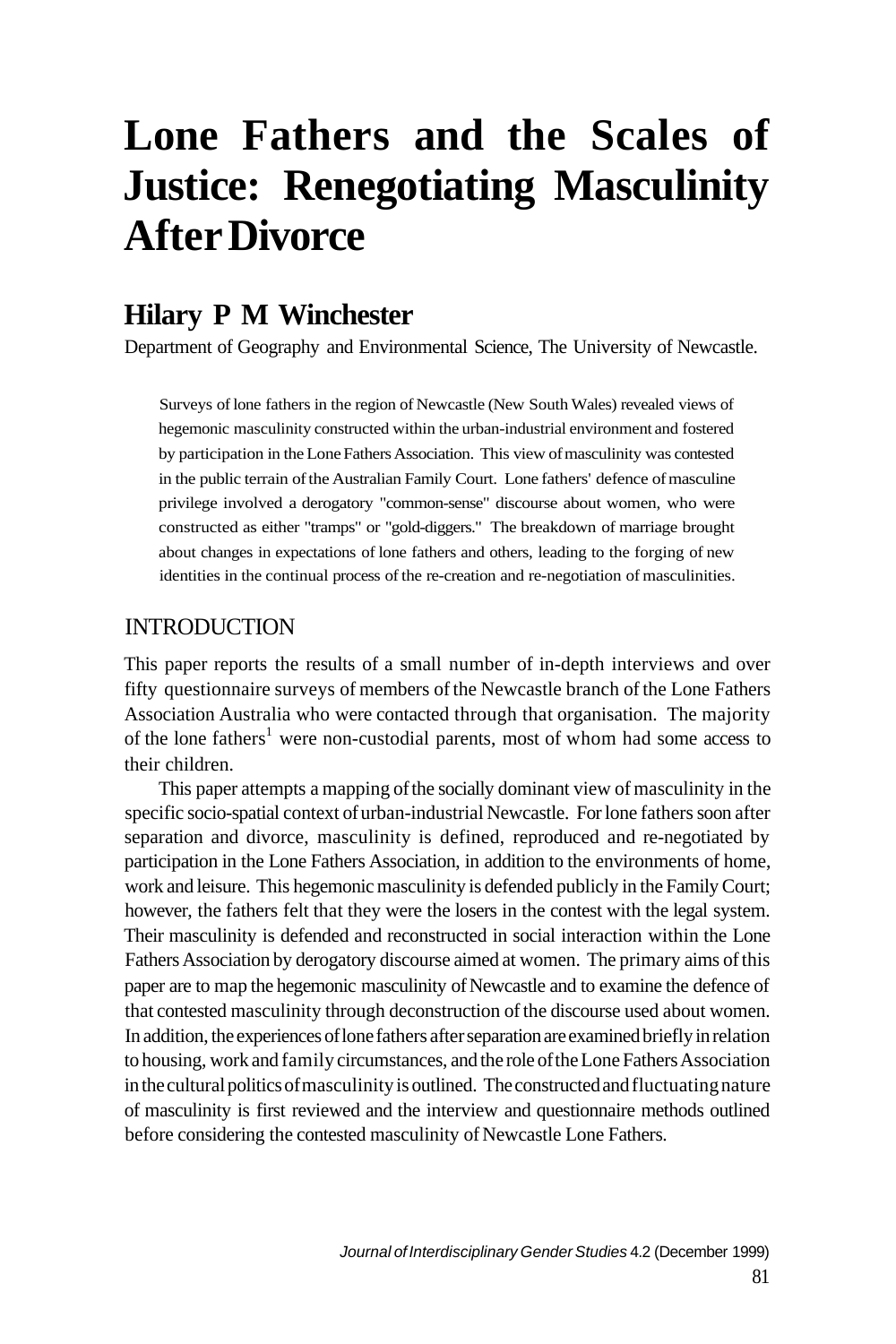#### **MASCULINITIES**

Hegemonic masculinity has been defined by Connell (1995, 77) as "the configuration of gender practice which embodies the currently accepted answer to the problem of the legitimation of patriarchy, which guarantees (or is taken to guarantee) the dominant position of men and the subordination of women." The hegemonic view is that which is socially dominant at any given time and place; as such, it is always contested and does not necessarily imply the view held by most men or by any particular man. Hegemonic masculinity is defined as a rejection of and as superior to the other, the feminine, and is characterised by power and heterosexuality. Even masculinity's apparent negatives such as violence, misogyny and the suppression of emotions other than aggression are considered more positively from this hegemonic viewpoint than their opposite characteristics such as passivity and emotionality, which are considered to be "feminine."

The limitations of language tend to typecast masculinity in a static way, dualistically opposed to femininity. Masculinity is dynamic in that it is defined in relation to others, not just the mother/feminine but in all social interaction, revealed and shaped daily in different but interconnected contexts (Connell 1995). Masculinity is shaped in various domains: home, school, street, workplace and leisure. It is shaped in innumerable ways; by what we say (Milan 1995), what we wear (McDowell and Court 1994; Bell et al. 1995), what we do with and against others (Jackson 1990), and what we eat and drink (Jackson 1994; Housiaux 1995). Massey (1995) cautions against dualistic thinking that closes-off options and structures the world in terms of either/or, at the risk of inherent contradictions and inconsistencies. Pile (1994) has suggested that the paradoxes of polarised oppositions, with their gendered and expected associations, can be reconciled by the notion of a "third space": an alternative location "which mobilizes place, politics and hybrid identities," and "an alternative geometry of knowledge...which is located in neither the center nor the margin" (Pile 1994, 257).

However, not only is masculinity continually modified and renegotiated, the very idea of hegemonic masculinity is being replaced in Connell's more recent (1997) work by a much more complex array of multiple, layered and collectively-defined masculinities. The definition of hegemonic masculinity implies a range of other masculinities, all of which are to some extent fluid and constantly negotiated. Various masculinities are considered as subordinate to the hegemonic, particularly homosexual and racialised ones (see for example, Segal 1990; Jackson 1994; and, in non-western society, Kandiyoti 1994). The changing legal and social status of homosexual masculinities is a particularly visible example of the dynamic nature of masculinities (Forrest 1994). Connell (1991; 1995) has also usefully defined masculinities of the protest, complicit and alternative types, although again these are not to be taken as static gender roles. Connell (1997), in moving away from such categories, reflects on the contradictions and tensions embedded in masculinity, and defines now an ethnographic moment in masculinity research in which the local and specific is emphasised. Importantly also for this paper he considers the role of groups and institutions in sustaining and enacting collective (and multiple) masculinities.

Masculinities in Australian society are seen as part of a globalising gender order with crisis tendencies. Connell (1997) contrasts current masculinities of neo-liberalism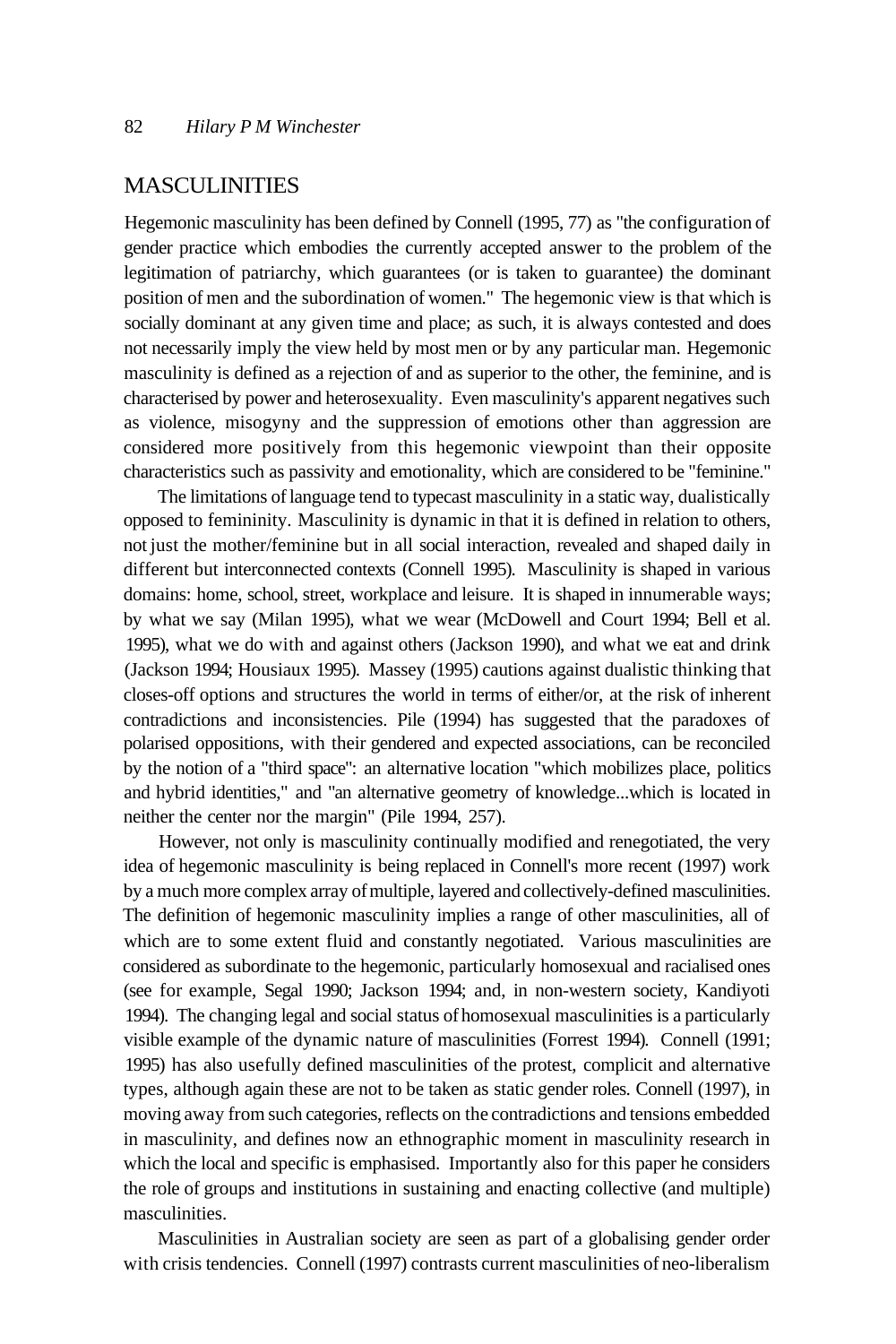with earlier masculinitites of conquest and empire. Gender identities now are being powerfully contested in neo-liberal political structures of the English-speaking world. The 1997 proposal by Australia's Liberal government for a woman's stay-at-home allowance (of \$35 per week) contributes to the demeaning of women's contribution to paid employment and reinforces their status as a reserve army of labour. Similarly, Laws (1994) comments that media representatives are largely shaping potentially universal negative images of "welfare moms" as irresponsible, socially undesirable and contributing to a breakdown of law and order. In contemporary discussions of youth male suicides in Australia, the "problem" of fatherless families is often considered to be a root cause of social breakdown.

Hearn (1994, 54) in theorising patriarchy commented that "historically fatherhood and the rule of the father or fathers has been a source of immense power and an excuse for all sorts of violences, sometimes in the name of love." In western culture, the role of the father is inextricably tied up with the Enlightenment Project, the Judaeo-Christian tradition and the Protestant work ethic (Seidler 1989). The role of the father as the authority, disciplinarian and provider in the family is accepted not only as part of hegemonic masculinity but also by many whose adopted masculinity is best described as protest or complicit. The traditions of Christianity and the Protestant work ethic define authority, work and reason as masculine, while submission, domesticity and emotion are considered to be feminine and child-like. In contemporary Australia, although Christianity is no longer a driving force in many families and capitalism is in a crisis of restructuring, fathers have maintained these associations, sustained through institutionalised patriarchal structures. The conventional responsibilities of fatherhood were once seen to provide unproblematic benefits to families: fathers provided economic security and an identifiable source of discipline for children; they were available to meet children's needs and to provide instruction on how they were to become productive and contributing members of society (White 1994, 122). Yet whether or not they achieved these objects, the benefits of fatherhood are derived by men as a class. As Hearn (1994, 51) argued: "all men benefit from the family mode of production and from the social institution of paternity even though clearly not all are husbands or fathers."

Although there has been change in the role of the father from a probably mythical absolute dominance, the identification of men with the world of work has often left them withdrawn or absent from the world of home (Seidler 1989; White 1994). Fathers' relationships at home tend to be instrumental rather than expressive, and despite changing gender roles, many fathers' participation in the domestic sphere consists mainly of providing financial support and playing with the children for short periods (Segal 1990; Pease and Wilson 1991, 54). Although many men express a desire to be more fully involved in their children's daily lives, work is often used as a justification for avoiding this even when their partners are also heavily committed outside the home (White 1994, 128). Furthermore, the daily routine work of providing food and clean clothes, tasks predominantly undertaken by mothers, are consistently undervalued by fathers.

The crisis of restructuring has led to the loss of jobs and the deskilling and degradation of much manual work. Such economic changes are refracted into the domestic sphere;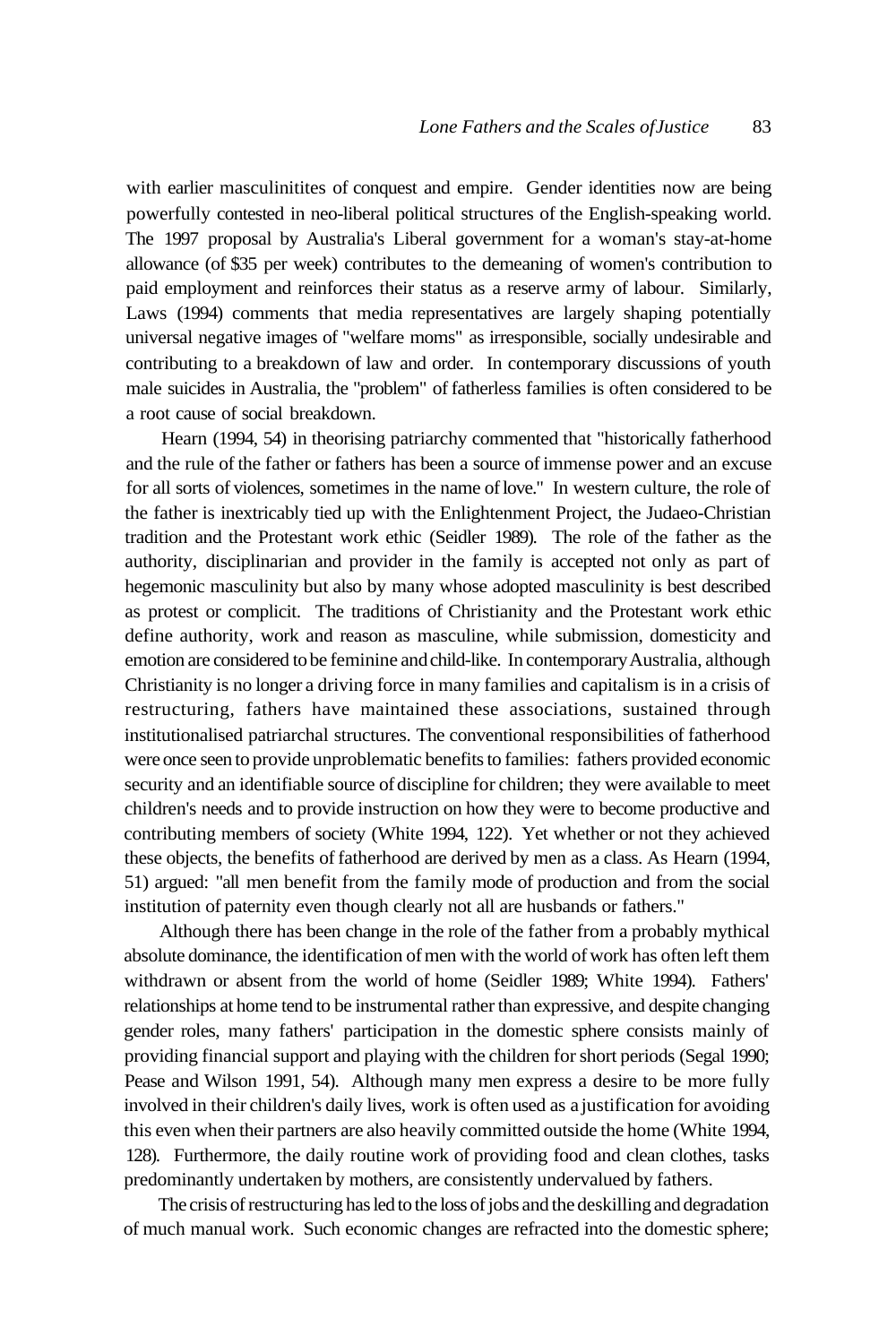frustrations experienced by fathers at work or out of work can be taken out on women and children: "it could be that if men feel they no longer have dignity and respect at work that they will demand this more intensely from partners and children" (Seidler 1988, 294). One way of attempting to maintain such respect is by distance from the daily domestic routine rather than emotional involvement and support. Hipgrave (1982, 180) commented that "so-called 'masculine' rewards are generally inconsistent with the personal and generally intangible rewards of childcare." As such, men who have sole custody of their children and necessarily become fully involved both emotionally and in the daily drudgery were considered by Hipgrave in 1982 to have "a problematic status." The family is a domain where masculinity is constantly reasserted through daily interactions with wives and children, and is defined and maintained as much by distance as by involvement.

It is argued here that the construction of hegemonic masculinity in Newcastle, Australia in the 1990s is one which has common characteristics with the hegemonic masculinity apparent in many other societies. However, there are indications that the more extreme views demonstrated here are particular products of a group of self-selected people within a particular social organisation, which itself is set in the context of a maleorientated industrial-urban environment, where masculinity is continually reaffirmed in a number of different domains of life.

Massey (1995) and Berg (1994) in considering regional expressions and constructions of masculinity have vividly demonstrated how such an identity is contingent on place and time. For example, Massey's study of Cambridge-based scientists emphasised the masculinity of theory, reason and control, whereas Berg found that New Zealand masculinities were defined in controlling wild and dangerous frontier territory in opposition to feminine "theorising." This Newcastle study depicts also a defined masculine locale whose characteristics are contingent on place and time.

Newcastle has a history of being a maritime industrial city, originally based on coal and steel, shipbuilding and textiles. Although it has recently been through a series of changes in direction, residual attitudes persist Manual industrial places, such as mines (Metcalfe 1988) and factories (Willis 1979; Cockburn 1983) are environments where hegemonic masculinity is continually and aggressively reasserted and reproduced. Women are subordinate in the image and in the power-broking of the city (Metcalfe 1993). The sporting image of the city rests on the Newcastle Knights, the local "footy" team in the quintessentially aggressive and violent sport of Rugby League. Residential areas of Newcastle have been found to be uncomfortable places for subordinate homosexual masculinities to be acted out (Dowsett et al. 1992).

#### **METHODOLOGY**

The empirical study on which this paper is based was undertaken using a combination of intensive qualitative interviews with extensive quantifiable questionnaires, in a classical mixed methods approach (Burgess 1982; Brannen 1992). Interviews were undertaken with six key informants (Tremblay 1982), who were drawn from the committee members of the Newcastle branch of the Lone Fathers Association (LFA). These interviews were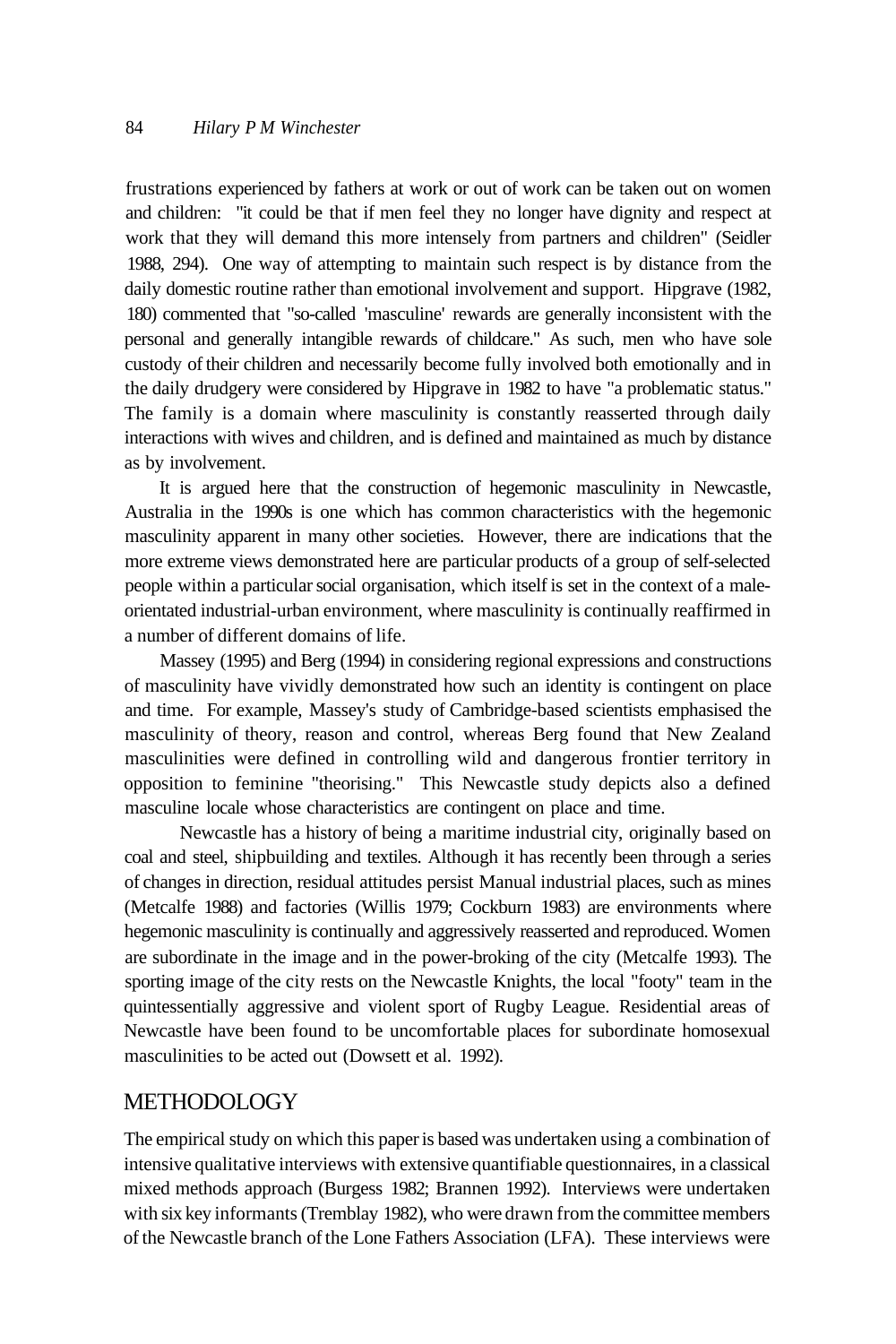used as a pilot study for pre-testing hypotheses and developing the questionnaire for wider use (Brenner 1985, 148). The second stage of the methodology was undertaken using the revised structured questionnaires with 54 members of the Newcastle LFA.

The interviews were successful in generating and clarifying hypotheses to be tested. It was clear for most non-custodial fathers and members of the LFA that issues of access, custody and support would be significant. Specific concerns arose in the interviews, to which I had not previously given adequate consideration, including the perception of inequitable access to legal aid and the vulnerability of separated fathers to allegations of child physical and sexual abuse. Questions concerning some of these extremely personal financial and emotional matters, and about the role of the legal profession and support services, were subsequently incorporated into the questionnaire to ascertain the generality of their occurrence. The key informants were themselves also instrumental in suggesting changes to the survey instrument. These ranged from simple but useful changes of phrasing (the question on access was rephrased to days per fortnight to reflect local access arrangements) to suggestions for new questions on the role of the court in settling disputes.

At a deeper level, the interviews revealed great wells of anger:

Simon<sup>2</sup>: Calm! Calm! I'm bloody boiling inside I tell you...

The tenor of most of the interviews was so bitterly misogynist against women in general and ex-wives in particular that I became convinced that family structures and gender practices had to be explored directly, and so included a number of open-ended questions about the activities of mothers and fathers in the family, and the changing experiences of the fathers since separation.

The interviewing procedure raised some significant issues of gender relations between interviewer and interviewee and also major ethical issues of representation and power: these issues are explored in more detail elsewhere (Winchester 1996). In part the issue of gender and power relations was resolved by an empathetic approach rather than the more traditional "objective" approach to the interview procedure (see Brenner 1985; Oakley 1986; Herod 1993). By creating a "two-way street" of shared information (Oakley 1986) based on common life-stage experiences (see also Wearing 1984), I was able to establish a point of contact which led directly into the areas of their own personal lives that I was investigating.

Though fraught with frustrations, the empathetic style of interviewing was necessary as, in some cases, the interviews would have been impossible if the disparity between patterns of beliefs and politics of the interviewer and interviewees had been made overt (Schoenberger 1982; Smart 1984; McDowell 1992; McDowell and Court 1994).

The questionnaires were undertaken mainly face-to-face by an experienced interviewer, although a small number of questionnaires had to be left for collection and were returned by post. The response rate was very good, partly because the members had been given preliminary information through the organisation's newsletter, but mainly because the men felt deeply about events which were still very recent for most and very raw. Fifty-four of the seventy members of the LFA were surveyed, but a number of the others could not be contacted mainly because they had moved away from the addresses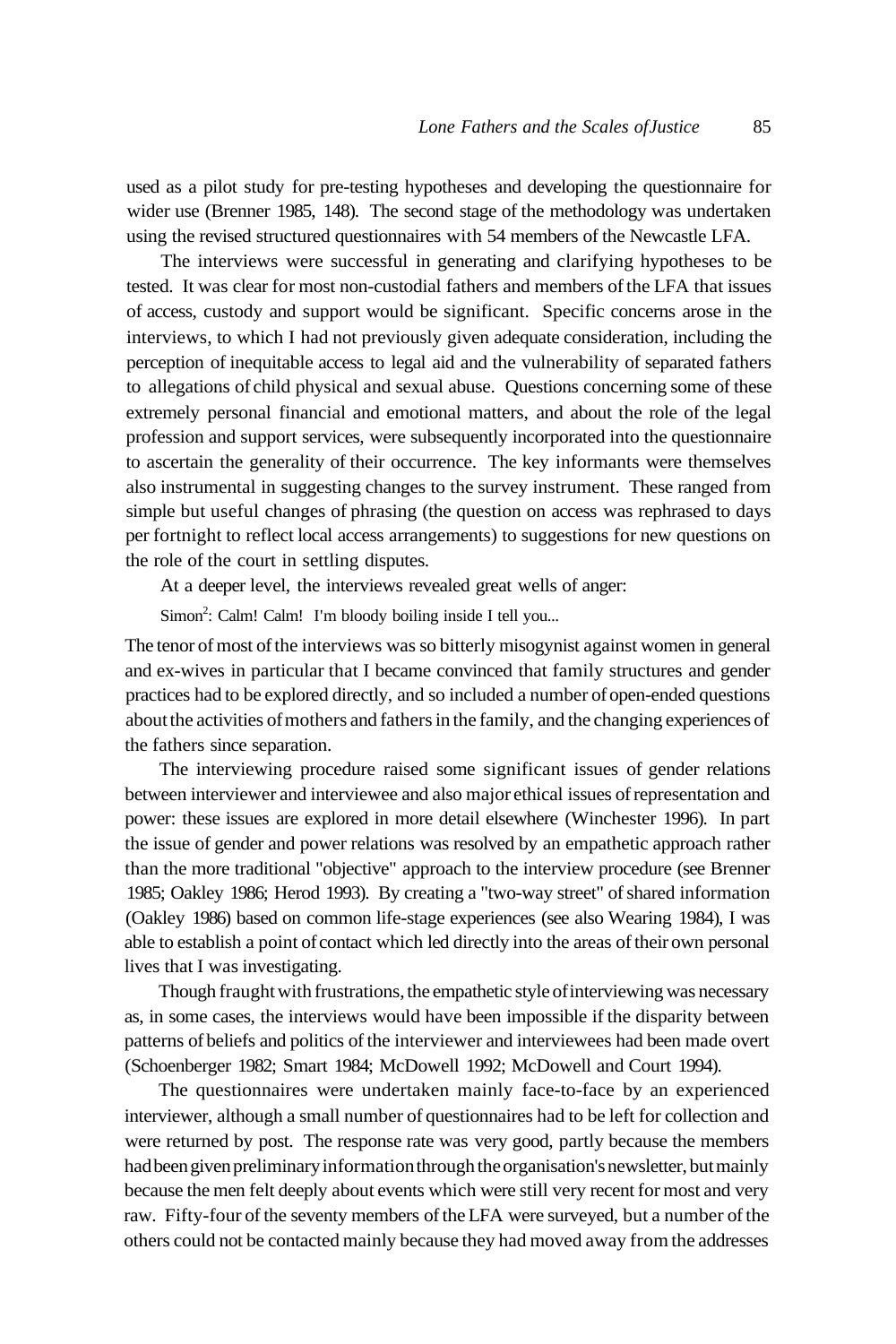held by the organisation. Only one man refused to complete the questionnaire; more commonly members were ringing up asking why they had not yet been contacted for an appointment. One questionnaire was incomplete and was deemed to be unusable in the analysis.

The sample drawn from the Lone Fathers Association cannot be construed as a random or representative sample, and there is no control group against which it can be compared. The group's ethnic and socio-economic composition is comparable to that of Newcastle's general population. However, this group had recently experienced marital separation, divorce, and contested custody proceedings. Furthermore they were drawn together in an organisation, the Lone Fathers Association, which gave them an outlet for sharing these experiences. This group of men was therefore atypical in that it had an environment additional to work and home, in which the masculinity of behaviour was constantly in the foreground and constantly recreated.

## THE LONE FATHERS ASSOCIATION AUSTRALIA

The Lone Fathers Association (LEA) is a lobbying and support organisation for lone fathers It was founded by one man, Barry Williams, who in 1970 was left with four children, the youngest only three months old, but who at that time was unable to claim "supporting mother's benefit." He single-mindedly tackled the inequities of the benefits

system in a campaign for a better deal for lone fathers which included a four-day hunger strike outside Parliament House in Canberra. In 1980, Williams formed the LFA which subsequently developed a network of regional branches across Australia. Its slogan is "Children need their fathers as much as they need their mothers" and its logo shows a schematic parent (of deliberately indeterminate sex) holding its arms out protectively over two children (clearly a girl and a boy) (Figure 1). The organisation is entirely run by volunteers and financed by membership subscriptions. Its regular branch activities are monthly regional meetings with guest speakers, the provision of individual advice and support, and the dissemination of regional and national newsletters. The Canberra national office is the focus for most of the lobbying activity directed at Parliament and the press.

Figure 1. Logo and slogan of the Lone Fathers Association Australia (Source: LFAA, n.d.)

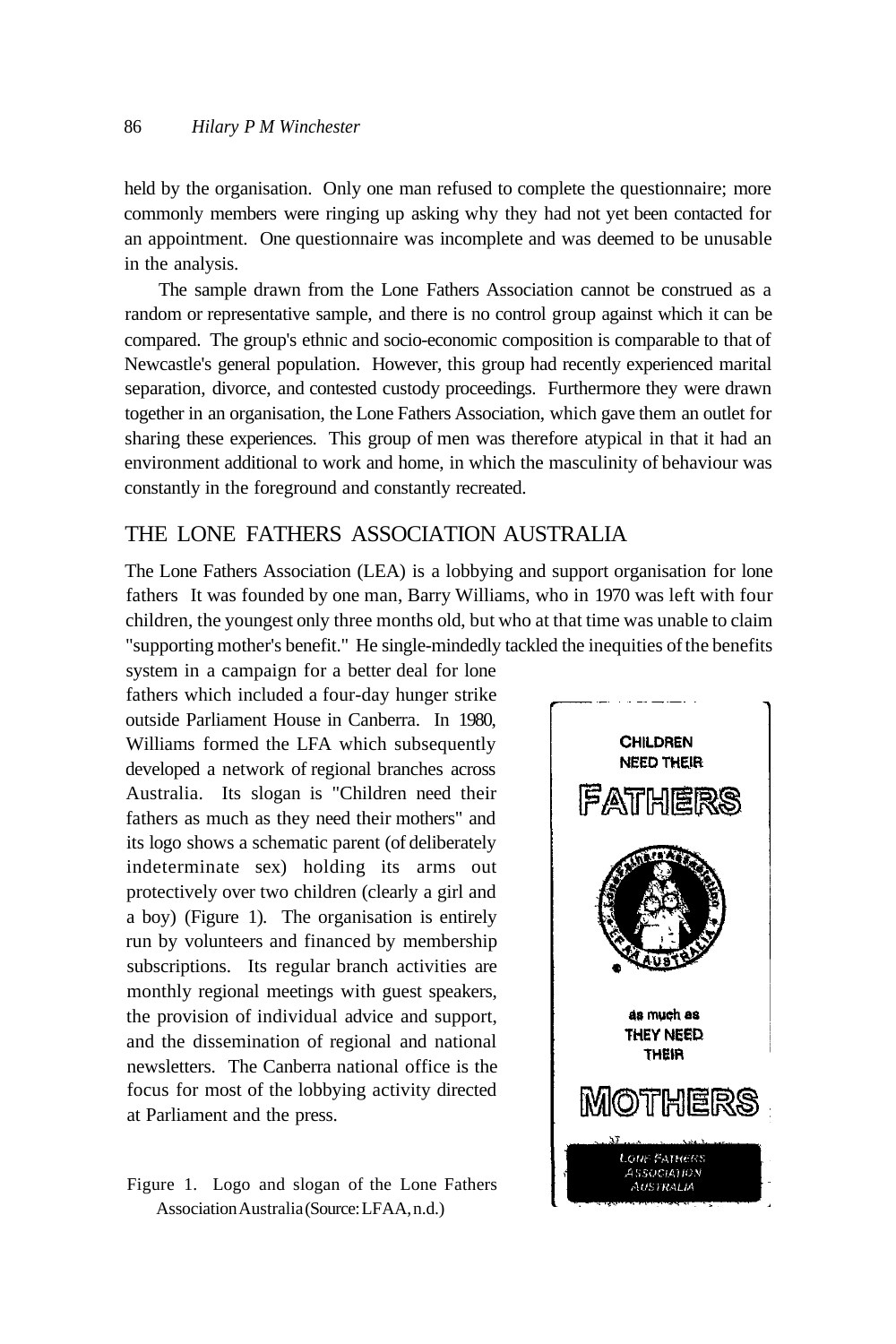The LFA has six stated aims (Table I), which are not clearly focussed, but which deal with three main issues. The first is the lobbying function on behalf of lone fathers, especially in matters relating to access and custody (aims 1, 2 and 5). The second is the support role for lone fathers and their children (aims 3 and 4). The third attempts to provide a code of moral conduct "an explicit code of conduct and behaviour for lone fathers" in relation to children and ex-partners (aims 3, 4, 5 and 6). The LFA proclaims itself to be non-sexist, non-sectarian and non-profit making, and membership is open to "fathers who have or desire to have custody or care and control of a child or children" (LFAA,

#### Aims of the Lone Fathers Association Australia

- (1) to represent to the community, government and other agencies, the special needs of lone fathers as a significant group in the population;
- (2) to promote and assist the development of a better understanding and equity in the Family Courts on custody, access and property settlements;
- (3) to aid, assist and encourage lone fathers to support and sustain their children and do their utmost to prevent the institutionalisation of the children of lone fathers;
- (4) to promote an explicit code of conduct and behaviour for lone fathers with special emphasis on the welfare of their children, and to develop acceptable methods by which lone fathers can handle problems affecting their children;
- (5) to promote and encourage the best possible practice on access and custody matters, always with the happiness and emotional wellbeing of the child as the primary consideration, accepting that each child needs the love and guidance of both father and mother;
- (6) to encourage lone fathers not to degrade their former partner in any way to young children, as this affects children in many ways.

Table 1. The aims of the Lone Fathers Association Australia (Source: LFAA, n.d.)

The members of the LFA who were surveyed were asked what they felt to be the main role of the LFA. Only 6 percent specified that the LFA was a lobby group, but this appeared to be used in a narrow political sense. Over half (51 percent) mentioned a more general lobbying purpose using terms such as an "arena for justice," "to create change" and to "provide a male perspective." A quarter (25 percent) considered that the main role was help and support, and 15 percent specified the provision of information. The provision of a code of behaviour was either felt to be incidental or not made explicit.

The code of behaviour in relation to children and former partners mentioned in Aim 4 is not a written document, but such a code is necessarily derived from and in turn serves to reinforce the pre-existing ideas of the organisation's members. A code of behaviour in relation to "broken" families has to be based on ideas of the ways in which families are supposed to function. These ideas about the functioning of families and of fathers, derived from interviews and questionnaires with members of this organisation, are considered in this paper in relation to notions of hegemonic masculinity. It is argued here that the LFA is an organisation which is important in the cultural politics of masculinity. It defines and defends a notion of masculinity which is socially and geographically constructed. The contested terrain over which this idea of masculinity is publicly defended is the Family Court of Australia.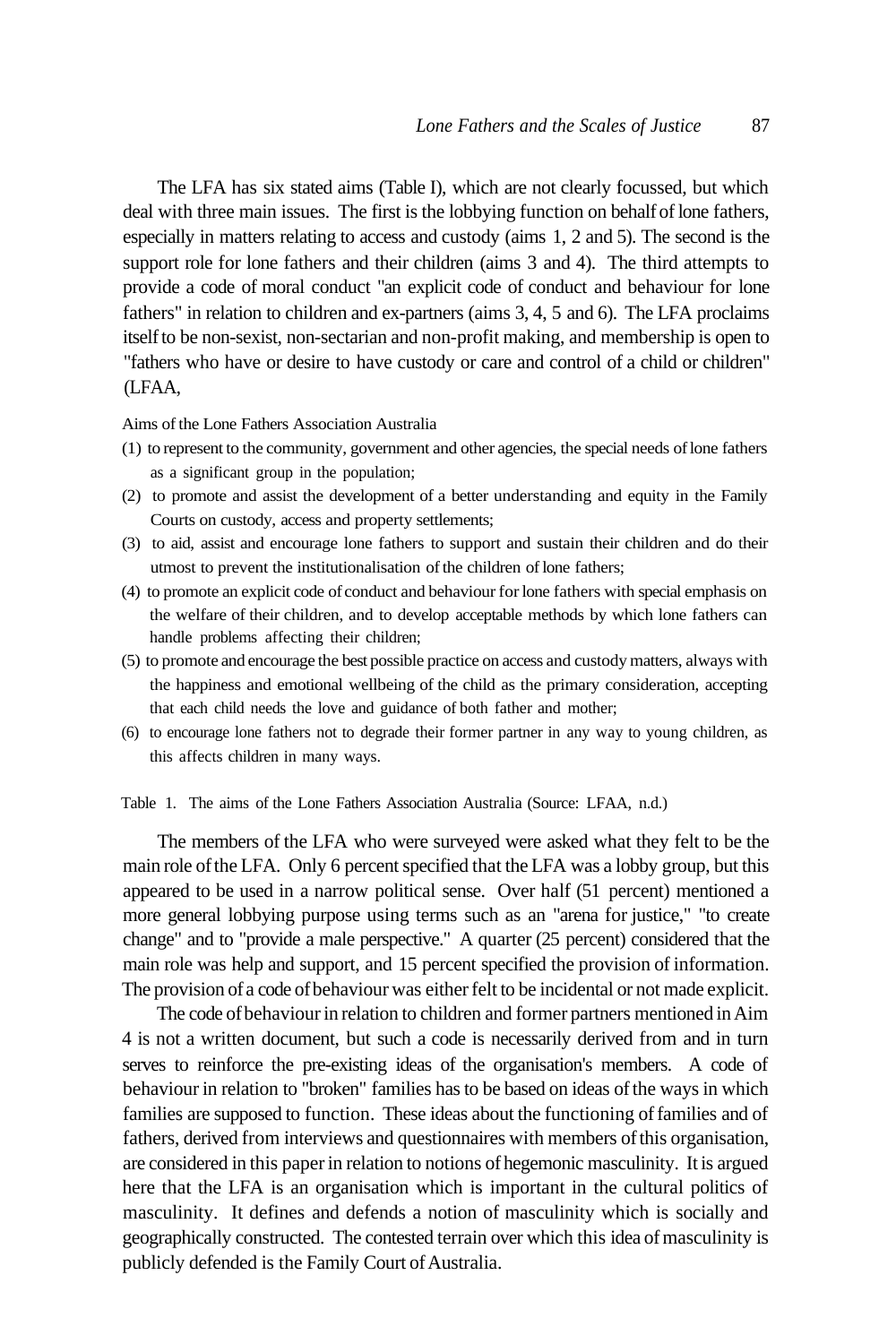#### LONE FATHERS IN NEWCASTLE

The majority of lone fathers in the study were non-custodial parents aged in their twenties or thirties, had been separated for about two years, and had two or three children of school age. Most had access to their children about the legal norm (two days per fortnight and one weekday night, plus 50 percent of holidays), but a significant minority (21 percent) had no access while 11 percent had sole or joint custody of one or more children. During those periods of access, about 25 percent of fathers received temporary help with child care from relatives and friends, especially from their own parents. A mere 4 percent chose to separate themselves from their children, and for a small number of lone fathers (8 percent) access was no longer an issue because the children had reached the age of majority.

The recent separation of most lone fathers meant that the majority were currently living alone whilst 28 percent had remarried or were living in a de facto relationship. A rather larger proportion (44 percent) indicated that their ex-partners were remarried or living in a de facto relationship or "had a boyfriend hanging round." The majority of respondents had moved house since becoming lone fathers; 36 percent had moved once, and 32 percent between two and four times. A large percentage of these moves (64 percent) had been made locally and most of their ex-partners still lived in the Newcastle area. The housing status of the lone fathers at the time of the survey showed that 47 percent owned, were purchasing, building or selling their homes whilst 32 percent rented privately. Before becoming lone fathers, 88 percent of respondents owned or were purchasing their own homes whilst only 6 percent rented privately. Most of the lone fathers had lived in a detached house whilst married (98 percent) and most still lived in detached houses (reflecting the nature of the Newcastle housing stock). Nearly all claimed to have sufficient space (51 percent) or extra space (38 percent).

The majority of lone fathers were employed full-time (74 percent). Only nine percent considered themselves not to be in the labour force or looking for work. About half (49 percent) of those in the labour force were involved in trades and production process operations. Most had completed some form of post-school (tertiary) qualification, 32 percent in a trade and 23 percent from TAFE (Technical and Further Education). The range in income was substantial, averaging around \$400/week. Ninety percent of lone fathers had a car (21 percent a company car), and most used the vehicle for commuting to work.

In a number of respects the group of parents appeared representative of Newcastle's population. Most had been married but were separated or h worked in the town's industries, and lived in suburban homes. They were exclusively white, and predominantly of Anglo-Australian backgrounds, although 4 percent came from other north European backgrounds. Although the unemployment level was slightly higher than average for the city, the range of occupations and incomes reflected the employment opportunities available. One of the most marked features of their socio-economic status was the general down-turn which the men had experienced in their housing conditions. This phenomenon of moving down the housing market after divorce has been previously noted for women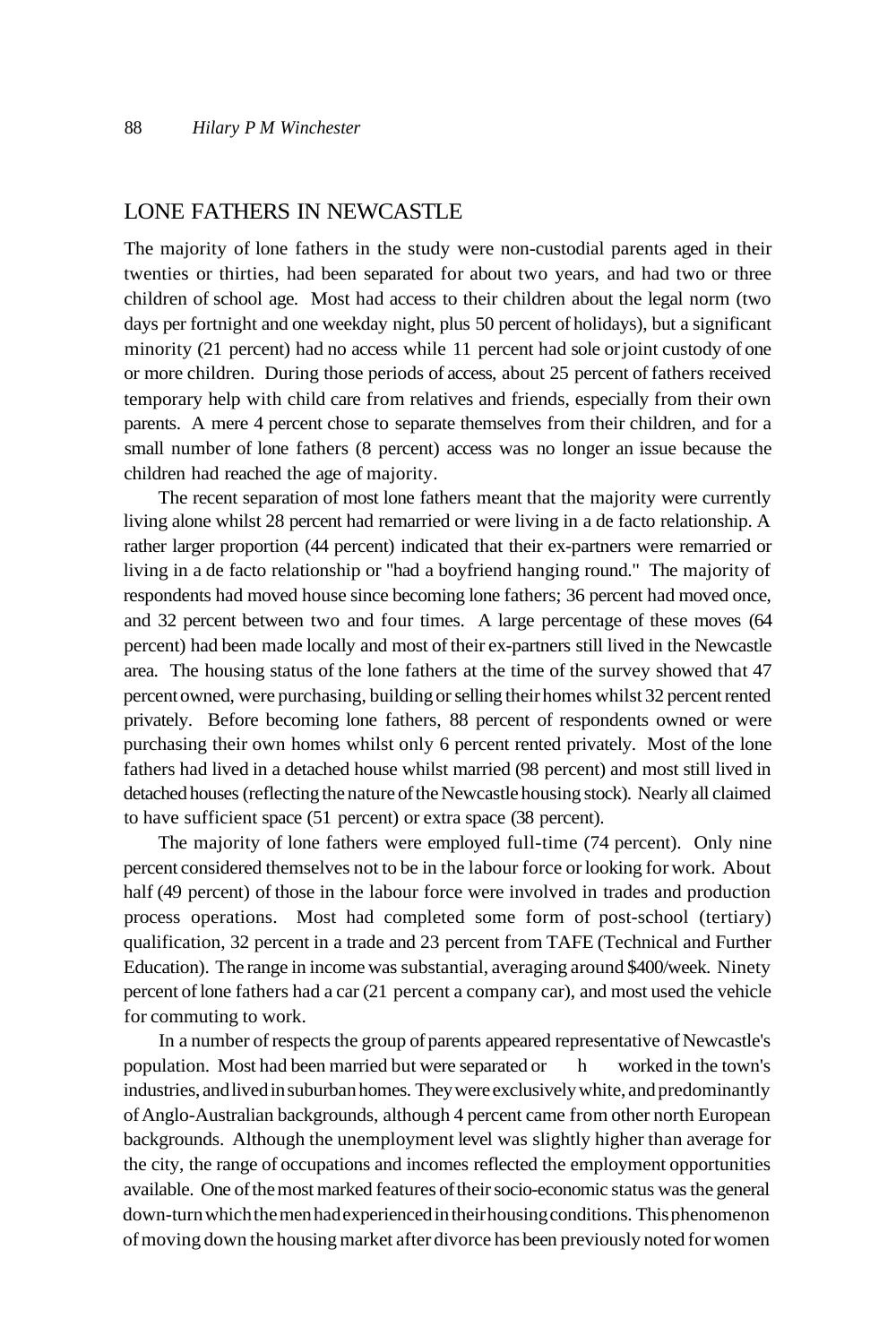(see for example, Winchester 1990) but in the prevailing legal circumstances, women with children are increasingly likely to stay in the family home. Nonetheless most of the men had sufficient or surplus space, a situation less likely to apply to women with children.

The family home is usually the major material family possession as well as being invested with symbolic and emotional meaning. The house was mentioned as a major goal in life, something which had been worked for and laboured over:

Patrick: I suppose what with the house an' that there was always something at weekends, building, painting, laying concrete... I did all that out there (gesticulates to verandah, car port, sand pit)...and she had the kids...

For some, the house inevitably became the focus of struggle:

If I buy the house, decorate it, make it nice, then **you** try and take it from me...well, I wasn't having that...I just stayed put...you can try what you like (his tone of emphasis).

The house as the major material and symbolic representation of the enclosed family unit in society was a source of struggle which is worthy of further study, but this paper will focus more closely on aspects of personal relations which were contested in the Family Courts.

#### CONTESTED TERRAIN AND DEROGATORY DISCOURSE

Contested arrangements for property settlement, and access, custody and maintenance were the norm rather than the exception. The contested terrain over which these battles were fought was the Family Court of Australia. At stake were not only homes and material possessions but control and custody of children and provision for their support. Constructions of the hegemonic masculinity of the father as authority, disciplinarian and provider, were being contested. This contest which was operated through institutions such as the Family Law Act and the Legal Aid system, which are not considered in detail here, was narrated using derogatory discourse against women, particularly the narratives of women as "tramps" and "gold-diggers."

Most of the lone fathers (85 percent) had been involved in legal disputes over access, custody, or maintenance or for a combination of reasons. Over half of the disputes (57 percent) had gone to court. Comments on the operation of the Family Law Act were highly negative, and most lone fathers (77 percent) felt it was biased against men and unfair in its operation. A comment that occurred remarkably frequently (used by 11 percent of respondents) about the Family Law Act was that "it stinks," and there were numerous negative remarks about members of the legal profession. One father commented that the Family Law Act "supports divorce and marriage breakups"; another extreme comment was that it was "one of the Devil's churches." Many (52 percent) felt that the pendulum had swung too far against men in favour of women and that it had become easy for women to divorce. Using the same analogy, one father commented that "formerly women had a rough deal, but the balance has swung the other way." Others indicated that the system encouraged women "to continue legal battles because men have to pay for it," that courts and police "only enforce orders against men not women" and that women can too easily bring unsubstantiated claims (23 percent).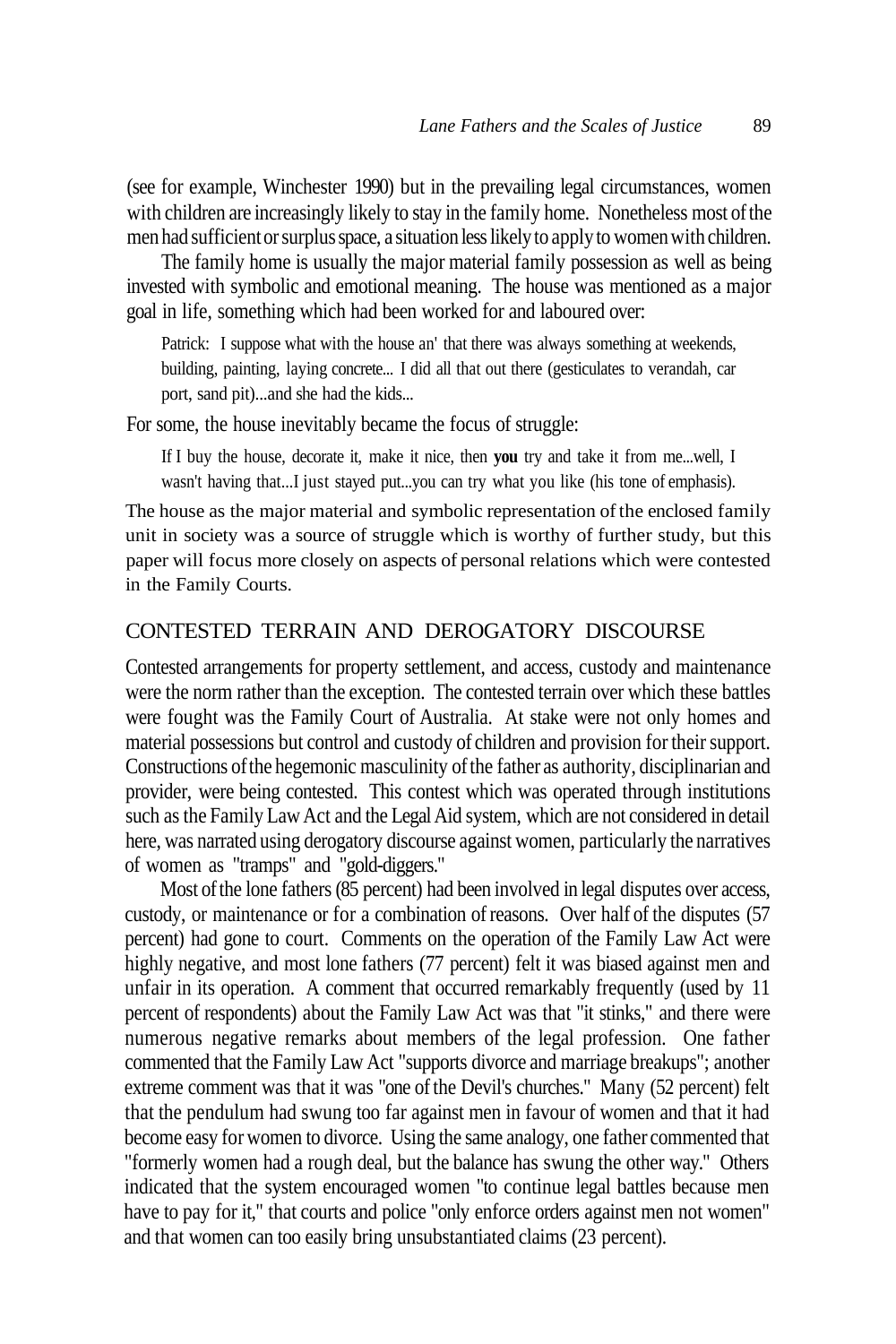#### 90 *Hilary P M Winchester*

Larry: She alleged sexual abuse - it's the fourteen year old I'm talking about - and never had to give a shred of evidence...it's stopped my access...! never visit alone now but always take my sister... (from a father who was cleared by the court of abuse charges)

Claims of domestic violence and in particular sexual abuse of children were taken extremely seriously by the courts and were often sufficient to stop access "without a shred of evidence." Commenting that men were assumed to be guilty unless proven innocent, one father offered the opinion that "criminals have more rights than lone fathers." During legal proceedings, only 13 percent of lone fathers had been able to obtain Legal Aid, whereas 51 percent claimed that their ex-partners had received Legal Aid. The responses about Legal Aid were overwhelmingly negative, it being viewed as unfairly allocated to women, as a weapon and as too expensive.

Joe: I can't get Legal Aid 'cos I'm working, but she ...she can just give up her job, go on the dole and get it just like that...every time she takes me to court I'm a thousand dollars down - she can use the courts to get at me...

The majority of lone fathers reported that they contributed to the maintenance and support of their children, either through direct financial support (23 percent), or indirectly, for example, through the provision of food or clothing (15 percent) or in both forms (53 percent). Many (43 percent) felt that their level of contribution was unfair and unreasonable. The reasons cited for this included the following: that it took no account of the individual's financial obligations (25 percent), that the father had no say in how the money was spent (8 percent) or that it was not equitable (8 percent). In particular there was resentment against women who were perceived to be deliberately "rorting the system" (cheating) by receiving benefits and not working, women who "have qualifications but choose not to use them" or who "deliberately stay on pensions and get paid by their ex-spouse." Such accusations formed part of the "gold-digger" narrative, that women were "out to trap a man and get his money." Another major resentment was over lack of control over the money paid to their ex-wives; one man reported that he did "not like to pay for (his) ex-wife having a good time," another that his maintenance payments go to his "(ex-) wife and (her) boyfriend and not to pay bills and furniture." A combination of these grievances was aired by the father who complained that "women get it easy living on a pension, and maintenance pays for her new car;" similarly another claimed that "women divorce because they know they will get looked after." The belief that single mothers with children live well on state benefits forms part of an international discourse which vilifies welfare recipients (Laws 1994). In this case it is combined with a demand that women should be "forced" or "given incentives" to find work to support their children.

The minority of fathers who felt that their maintenance contributions were fair and reasonable did so because they felt responsible for the maintenance of their child. Others reported that agreement had been reached as part of a settlement arrangement (11 percent). At least one parent who paid nothing in maintenance considered that this amount was eminently fair and reasonable.

A second narrative in the derogatory discourse against women was that of the "tramp," used in the sense of women making themselves sexually available. Other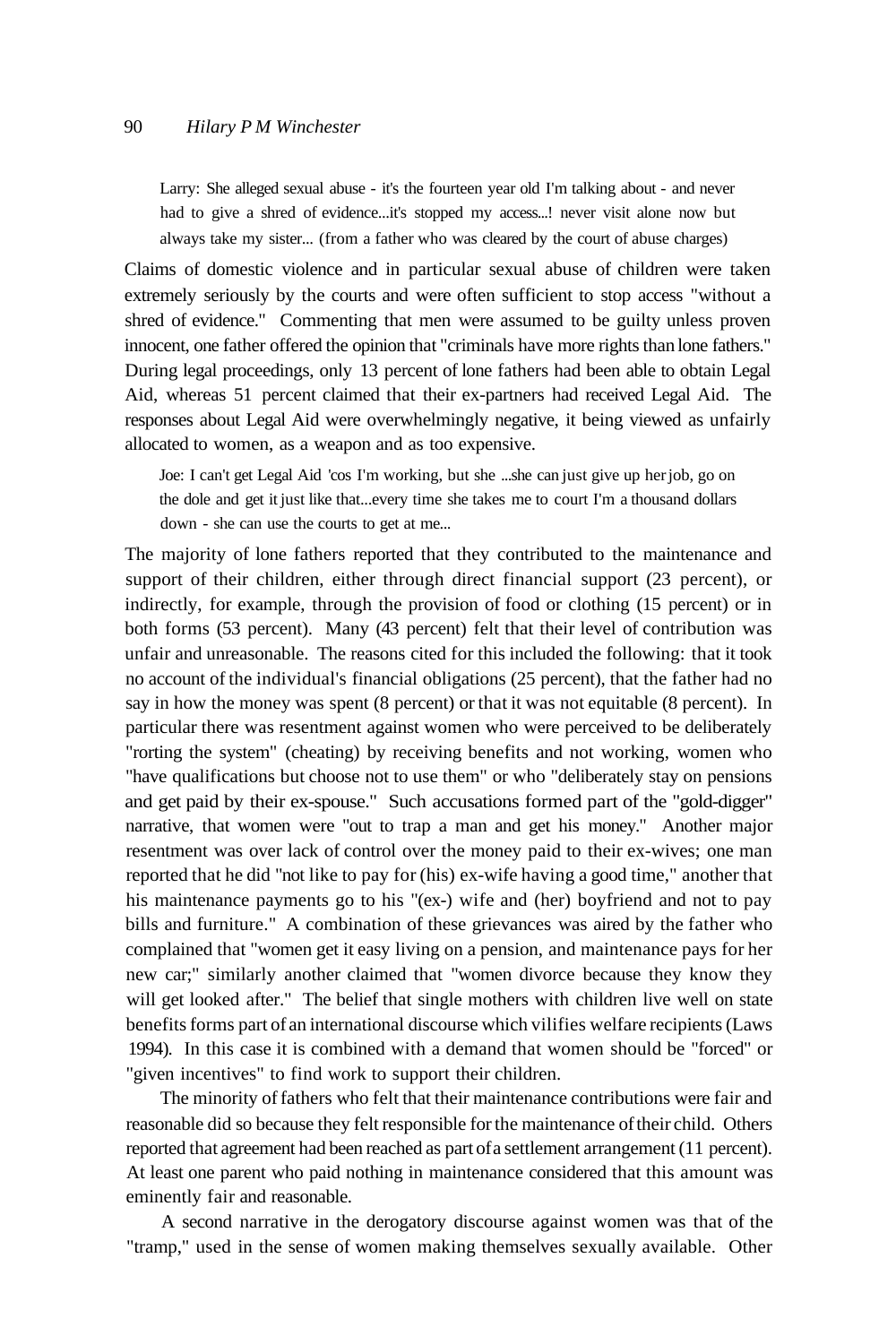similar terms that were used included "slut," "bitch," "whore," and "adulterer." A number of men commented that their ex-wives were not fit to be mothers and to have custody of children. One father, who had fathered children by different women both within and without wedlock, claimed he had custody of the children of his marriage because their "mother was a tramp." Another felt that his "ex-wife shouldn't have got custody since she was an adulterer." Others questioned the ways in which their children were being brought up, claiming that their wives were not exerting sufficient control over the children who were "becoming delinquents"; one father claimed his ex-wife was a "criminal" and that their daughter was "in moral danger." A number of fathers spoke in less specific terms, arguing that the non-custodial parent "should have more say" in the children's welfare and upbringing. Some further argued that joint custodial arrangements should become the norm. Others abnegated their own desires for involvement in parenting but considered that the children's wishes and views should be taken into consideration more seriously.

The fathers felt that the court system in general, the claims over children, and the use of unsubstantiated allegations were all "weapons" used in a battle which they did not define, but which was felt by them as being against them as individuals, but could also be construed as being against men as a class and against particular constructions of masculinity. One comment that "you are better off in this country being black than a lone father" combines a number of derogatory discourses about race, women and welfare. Only 6 percent of comments about Legal Aid were positive and a mere 4 percent of respondents found anything positive to say about the Family Law Act and the legal system in general. In the contested terrain of the Family Court, lone fathers almost unanimously felt that they were the losers.

The lone fathers were asked for their views of the family in society, the main contributions of mothers and fathers in families, and how they themselves felt they had changed since becoming a lone father, in a series of open-ended questions. The prevailing view of the family in society was that it was important and significant, with analogies such as the "fabric," the "mainstay," and the "backbone" of society being used by the majority of fathers (68 percent). A smaller proportion (21 percent) claimed that the family did not exist or that they had no respect for it. A very few admitted to mixed feelings about the nuclear family now (4 percent) or commented that single parenthood could be a positive option (6 percent) while a further 4 percent answered by saying that it was too easy for women to leave the family. It appeared that most men answered the question generally (as intended) but some answered it more with reference to their own personal circumstances.

Within the family in general, 55 percent felt that the main contribution of fathers was to be the breadwinner, provide discipline, balance and moral guardianship and a "male perspective," while 68 percent felt that the main contribution of mothers was to nurture and bring up children and provide a "female perspective." There was therefore considered to be a clear demarcation between the contributions of fathers and mothers. The roles of provider and disciplinarian are clear characteristics of the hegemonic masculinity of the father. A significant proportion (15 percent) considered that the main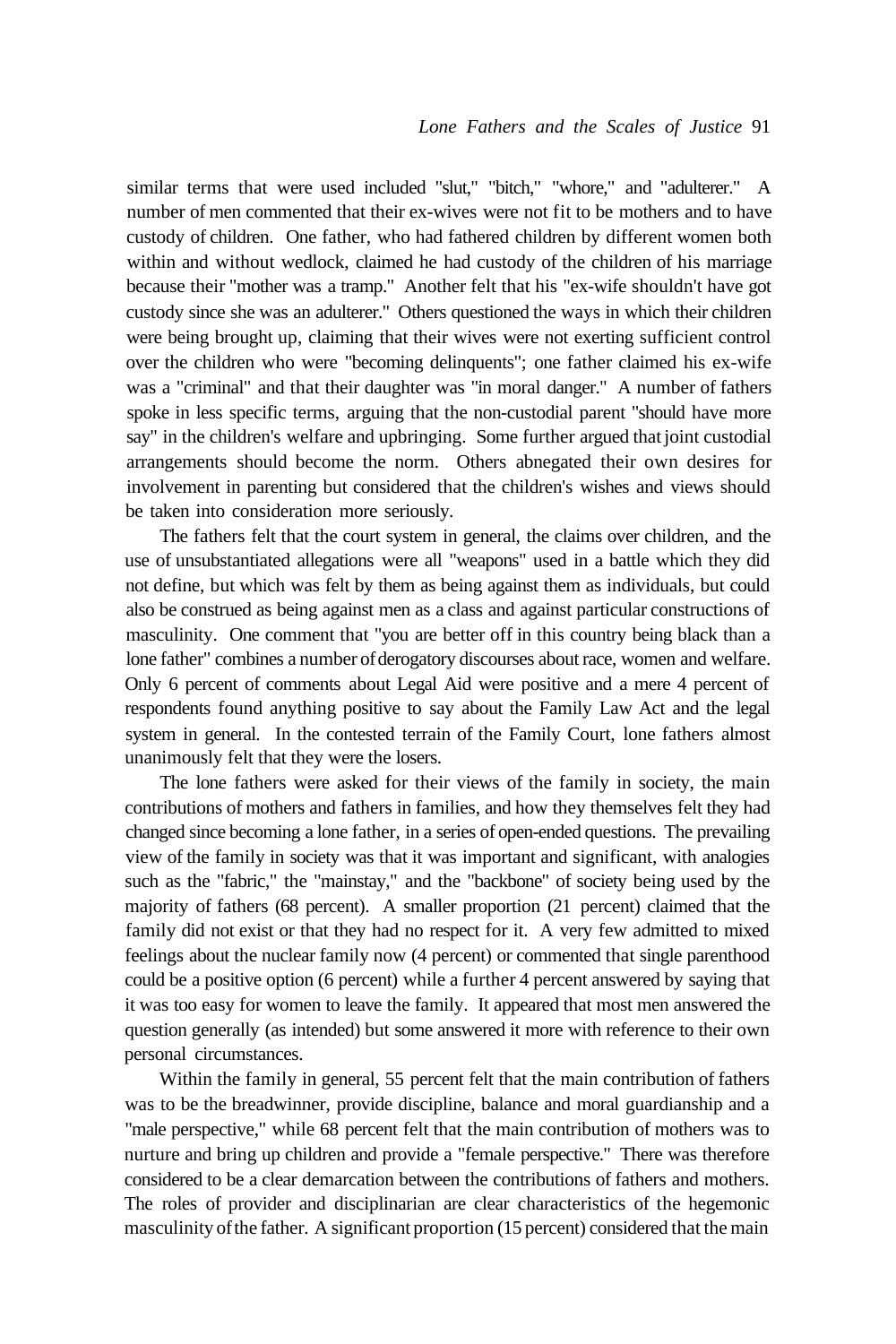contribution of fathers in the family was loving and nurturing, but in combination with guiding and teaching. It is notable that the usually feminine roles of loving and nurturing are combined in this answer with the more pedagogic roles ascribed to the father. A small proportion (8 percent) felt that their contribution was "to be there under any circumstances," while 15 percent saw no difference between the contributions of mothers and fathers. Of the few remaining respondents, 2 percent felt that fathers had no contribution to make and 6 percent did not reply.

The contributions of mothers in the family were considered by the majority (68 percent) to be clearly defined and limited to nurturing and bringing up children; in no case was a pedagogic or guiding role mentioned. As with fathers, 15 percent felt that the contributions of mothers and fathers were identical; only 2 percent did not reply, but a further 15 percent made negative and derogatory responses, including one person who appeared to consider his ex-wife's role to be defined by domestic service. Some comments were fairly extreme; motherhood was considered by one to be "the highest God-given calling for a woman." Nonetheless, the nurturing role of mothers was consistently undervalued. One father commented that "it doesn't cost \$85 per week to feed a sixyear old girl." Another said of his ex-wife who had custody of three school-age children, "she doesn't do anything all day, just sits around on her fat arse."

Many lone fathers felt that their role as a father had changed with their changed marital circumstances. A significant proportion (27 percent) believed that their role was no longer related to fatherhood, and that they had no input into their relationship with their children. A further 26 percent saw their relationship with their children as having become more important. About 20 percent felt that their relationship with their children had changed, deteriorated or become more distant or tenuous.

Many lone fathers felt that their experiences of lone fatherhood had changed their views of themselves and their masculinity. The question was: "Has your experience as a lone father changed your view of yourself as a man?" The question was always asked exactly in this form and none of the lone fathers sought any clarification as to what it meant. They were being asked to consider themselves as men, as masculine. Almost half (47 percent) reported that their self-esteem had been damaged, their role lost or that they had become suspicious or cynical of women. Comments included men who felt themselves to be a "failure" and whose "dreams had been shattered." A number, however, reported outcomes which they felt to be positive, as in becoming stronger (15 percent), more tolerant (9 percent), or less concerned about money (2 percent). A further 13 percent felt that they had experienced no change and 6 percent did not reply.

The contrast between the hegemonic view of the patriarchal family as a pillar of society and the experience of the lone fathers in their own separated families is stark. Yet few of the displaced fathers seemed to have any insight into the circumstances which led to the collapse of their role. In relation to their wives and marriages, many claimed that they "did not know why she left" or "did not know what went wrong." While the individual circumstances of marriage breakdown vary enormously, the great chasm between the dream family and the reality of daily life suggests a tension leading to rupture.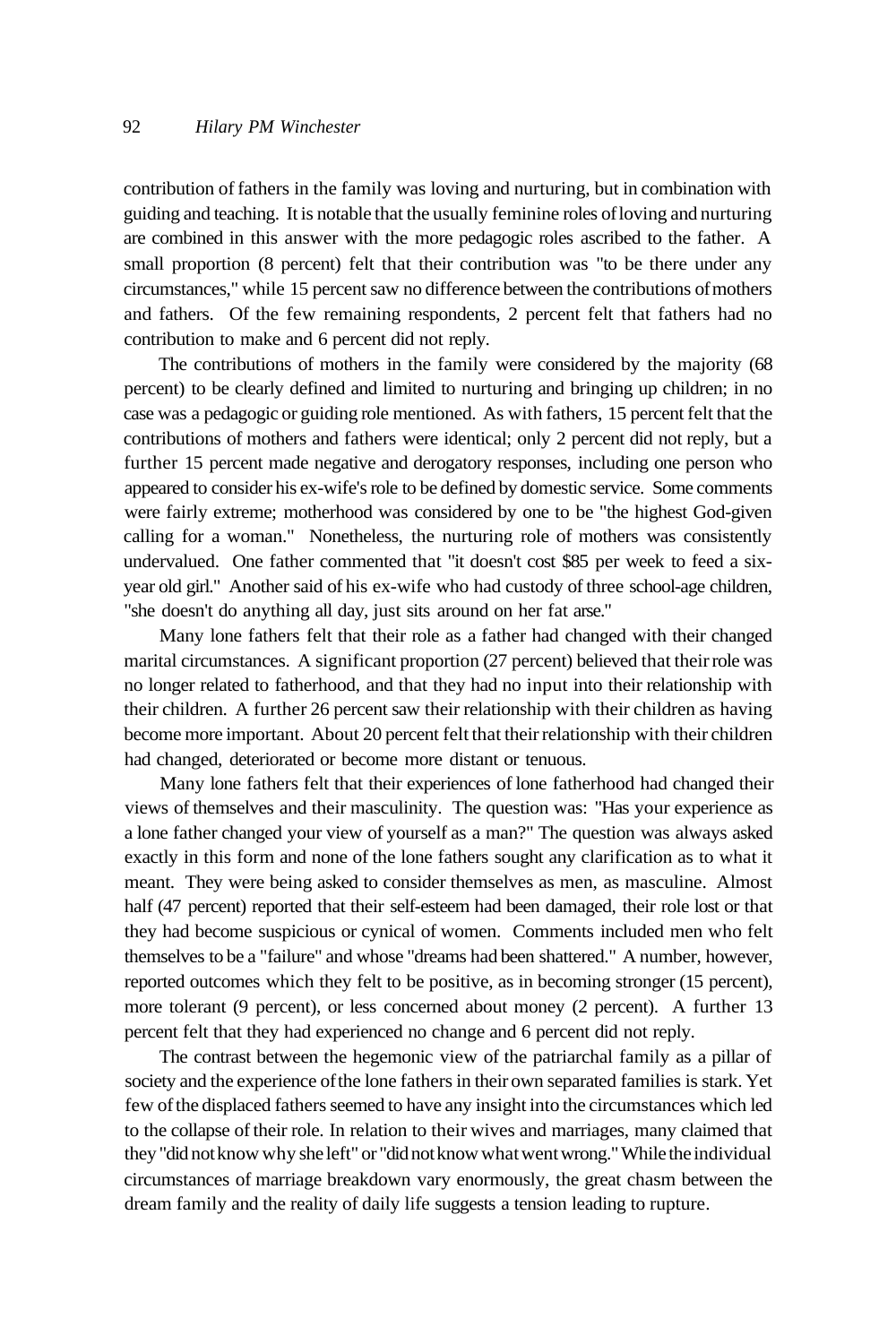## DECONSTRUCTING DEROGATORY DISCOURSE

Hegemonic constructions of the masculinity of fatherhood are contested by marital breakdown and conflict over custody and maintenance in the Family Court. Women who leave unsatisfactory marriages are exercising power; in so doing they confront head-on the expectations of their husbands to be the authority, provider and disciplinarian in the family. This challenge to the power of the father is interpreted by men as a female conspiracy. The female conspiracy theory involves both essentialised and constructed notions of women as mothers and nurturers, and of men as fathers and providers. Women's desire to marry, have children and a father/male provider are essentialised and taken for granted. Their motivations for divorce are then interpreted as gaining financial advantage both in maintenance payments from the man and in benefit payments from the state. One person, who himself used the term "female conspiracy," suggested that women then go on to marry someone else richer: "her new husband, he's a doctor...." Women in this discourse are seen as "gold-diggers" both to the detriment of individual men and as beneficiaries from the state. Another father in a variation of this argument claimed that "divorce is part of a government conspiracy" in which money is siphoned from the father to the "(ex)-spouse not the kids" and women "get looked after." The Family Court in its increasingly favourable settlements to women, particularly over property from the marriage, may be seen as placing a higher value on women's domestic contribution than is held by their ex-husbands.

The gold-digging narrative integral to the female conspiracy argument is based on a number of false assumptions. The first of these is that single mothers are well off financially, whereas in fact there is a considerable body of evidence which shows that they, along with lone person households, are the poorest (and predominantly female) household types. The second false assumption is that the maintenance payments paid by men to their ex-wives is for the support of the women, whereas in fact it is also (in some cases, predominantly) for the children.<sup>3</sup> The fathers' responsibility for the support of their children is obscured by concerns expressed over the way in which the money is spent. The third false assumption is that child support of this type is meant to "feed" the child, taking no account of the associated costs of housing, electricity, transport, medical costs and so on. This third assumption forms part of the consistent under-valuation placed by men on their partners' domestic work and domestic goods. Indeed, the whole argument of a female conspiracy is based on women's inferior access to money, work, authority and power.

One reaction to households which have usurped the authority of the father is for the ousted males to suggest that the transferral of power should be accompanied by a selective reversal of gender roles in a form of masculine fundamentalism (Connell 1997,9). It is clear that many men felt they had failed, their self-esteem shattered by their new status as an outsider to the family. The extensions of the conspiracy theory suggest both that the mother should take on the role of breadwinner/ provider, while at the same time being unfit to take on the nurturing roles. The "gold-digging" narrative is extended to the idea that women who claim authority in their households should be forced also to use their qualifications, come off benefits and go out to work. Men also particularly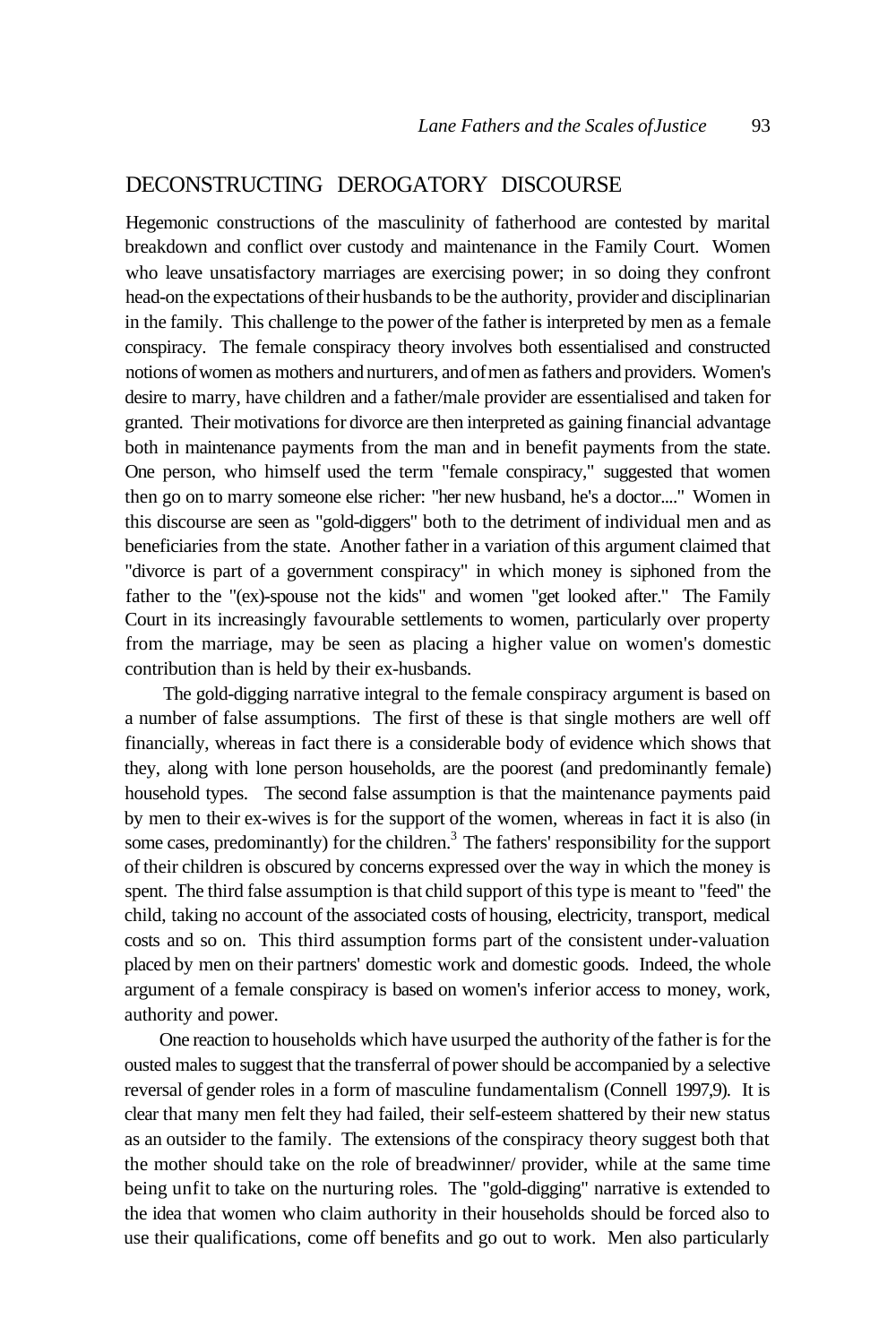#### 94 *Hilary P M Winchester*

resent paying maintenance in cases where the ex-wife has a new partner or boyfriend, who they feel should provide not only for the woman but for the children of her former marriage. Such claims derive directly from the primary notion of hegemonic patriarchal masculinity, the male as authority and provider. In advancing such suggestions, men are in fact reinforcing as masculine the authority and breadwinning functions of the household, even when suggesting it should be adopted by another male or by the ex-wife. The gross inequity of women adopting the dual role in a gender-segregated job market was not considered as an issue.

A further aspect of suggested gender role reversal occurs in the "tramp" narrative. This narrative suggests that women, in taking other sexual partners, are deemed to be unsuitable to undertake the nurturing role, however under-valued it may be. This claim associates nurturing with chastity in echoes of the Virgin-Mother ideology and of women as property. In claiming that women are unfit for nurturing, they are left with no role at all. The profound misogyny of this idea, and the deep bitterness with which it was expressed, was on occasions quite startling. Such a narrative, which vilifies and demeans women, again reinforces aspects of hegemonic masculinity through violent assertions of control over women's bodies and behaviour.

#### **CONCLUSION**

The hegemonic masculinity of Newcastle men outlined above is characterised by power, heterosexuality, violence, misogyny and repressed emotionality, inculcated in a social and industrial environment which is characterised by invisible women and profoundly misogynistic attitudes. Fatherhood is part of that hegemonic masculinity, and is a social institution which supports men at the expense of women's domestic labour. The Lone Fathers Association provides a supportive environment for men in a period of profound transition in their lives. In so doing it defines, defends and reproduces a hegemonic construction of masculinity through discussion and reiteration, and in particular through the derogatory misogynist "common-sense" discourse outlined above. Its aim of providing an "explicit code of conduct and behaviour for lone fathers" in relation to their children and ex-partners has not been achieved. However, its implicit code of conduct and behaviour is based on an idealised view of family life which bears little relation to the marriages experienced by its members. For over half the men (51 percent), the Lone Fathers Association provided an "arena for justice" and a "male perspective" which helped reinforce and maintain the hegemonic masculinity which had been inculcated in other domains. However, even this hegemonic masculinity showed one element of change which was the willingness of the men to engage in discussion of intensely emotional matters. Such discussion however exhibited two paradoxical elements. One was that discussion was often apparently stereotyped in the form outlined above. The other was that such discussion of emotional issues often occurred contemporaneously with (further) distancing themselves from families and relationships.

The hegemonic view of masculinity outlined here was held by the majority of the members of the LFA. There were a number of men, however, who claimed equal roles for mothers and fathers (15 percent), who felt their maintenance contributions were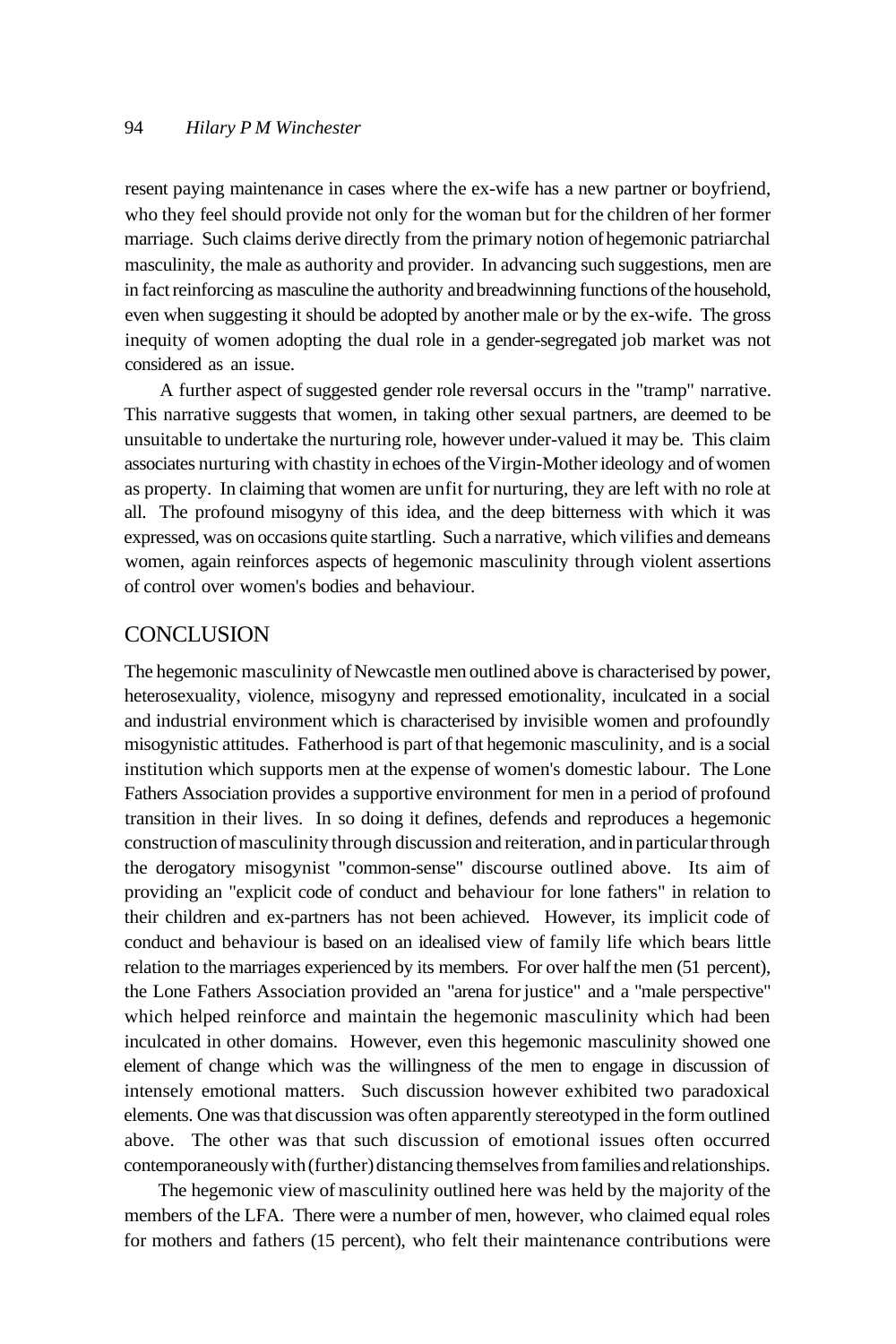reasonable (25 percent), who wanted to be there for their children (8 percent) and who offered positive remarks about (lone) parenthood (4 percent). These men were more likely than the average to have had both experience of (sole or joint) custody of children, and to be re-established in a long-term heterosexual relationship. In these cases the masculinity being recreated appeared to be more fluid, more negotiated and more complex in maintaining former and new relationships. These lone fathers showed no hints of violence, no overt misogyny and they also perceived at least some significant positive outcomes for themselves and their children from the process of separation, as in "becoming more tolerant" and "less of a parent, more like a friend." Although one father suggested that middle-class men were less likely to adopt violent masculinities "vindictiveness and aggression from lone fathers is a class thing," there was no clear evidence from the occupational data of any class differentiation in the negotiation of masculinity. Neither was there any evidence of the adoption of subordinated masculinities such as the homosexual or alternative masculinities through individual life-style choices.

There was, however, much evidence of the continual re-negotiation of masculinity. The answers to the question "has your experience as a lone father changed your view of yourself as a man?" showed that for 81 percent of those interviewed their self-perception "as a man" had changed in a whole range of ways from those who said they had "no role any more" or those who felt they had become "cynical of women" to those who had become "more tolerant" or "less money-orientated." The renegotiation of masculinity brought about by the time of domestic crisis had clearly led some men to adopt a more violent and authoritarian masculinity and for others to establish more reciprocal emotional relationships. The breakdown in the power relationship between husband and wife had brought about changes in expectations of themselves and others, leading to the forging of new identities in the continual process of the re-creation and re-negotiation of masculinities.

Primarily the collective masculinity forged by membership of the LFA is one which can best be described as hegemonic, with its characteristic associations with power and heterosexuality but also violence and misogyny. One characteristic of hegemonic masculinity that appeared to be freed up by the trauma of separation and divorce was the suppression of emotions: lone fathers talked animatedly of deeply emotional and personal issues and the ways in which they were affected by them. The LFA provided a forum for the concretisation of "common-sense" derogatory discourses targeted against women. As such, this men's group, which offered much-needed support in times of trauma, also appeared to influence the cultural politics of masculinity in the local arena. This mapping of masculinity in the quintessentially masculine environment of Newcastle shows limited signs of renegotiation from the classic hegemonic view. The individual experiences of men after divorce are tempered by global discourses in a constant process of renegotiation and realignment in the social construction of masculinity for individuals and localities.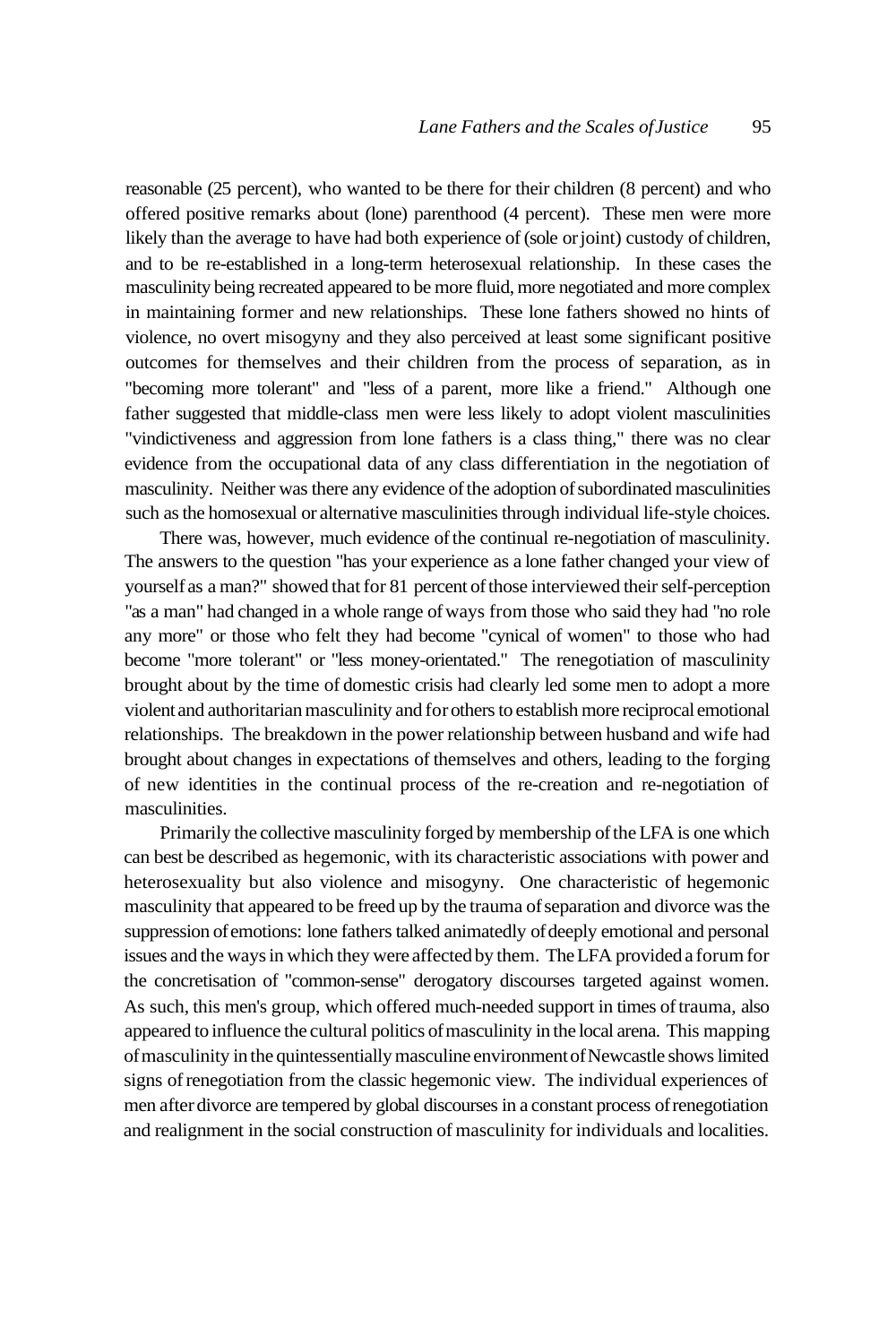## ACKNOWLEDGEMENTS

This research was earned out with the support of The University of Newcastle, Australia The interviews and questionnaires were undertaken with the approval of the University of Newcastle human research ethics committee

I am most grateful to Ms Sue Blythe and to the anonymous referees for their helpful comments on an earlier version of this paper

#### **NOTES**

- 1 The usage of the term "lone father" for a non-custodial parent is the one used by the men themselves, and by the Lone Fathers Association Elsewhere in the literature on lone parents, the term "lone father" is used to refer to custodial parents (e g Hipgrave 1982) In the initial stages of this research the terminology used had led the researcher to expect a high proportion of male parents with custody of their children, but it became clear on initial contact with the organisation that this was not the case As in Australia as a whole, the proportion of male custodial parents is very low (Winchester 1990)
- 2 Names are used from the interviews but not from the questionnaires Names have been changed to protect anonymity of respondents
- 3 Kirkwood (1986) describes underlying assumptions for the conditions related to Supporting Mother's (now Parent's) Benefit and the Widow's Pension which may have exacerbated LFA members' antagonism
	- a) father's role was to work, therefore no work test was introduced for recipients in initial stages (51),
	- b) eligibility criteria initially directed specifically at categories of "women" (52) However, in 1977, due to persistent lobbying, eligibility was broadened to include male "supporting parents" (Kirkwood 1986, 68), although eligibility for a widow's pension, despite appeals of discrimination under the International Covenant on Civil and Political Rights, is still restricted to females (51), and
	- c) men who reneged on payment were considered to be unwilling, rather than unable, to pay (57)

Since the research was earned out there have been further changes in legislation relating to custody, access and maintenance

- a) 1996 amendments to the *Family Law Act 1 975* are described as a change of emphasis from the "nghts" of custodial and non-custodial parents to the "rights" of a child to have regular, ongoing contact with both parents who have mutual and continuing "responsibilities" for the child *(Sydney Morning Herald* 21 March 1997, 6), and
- b) the new Family Law Reform Act provisions include consideration for apprehended violence orders (AVOs) when deciding custody and access arrangements *(Sydney Morning Herald* 12February 1997, 13) These pro visions are considered to be inflammatory by LFA national president, Barry Williams, who believes that applications for AVOs are being used "as a ploy to deny access [to fathers who are] still entitled to access away from the mother" *(Sydney Morning Herald* 12 February 1997, 13) even if the mother had been assaulted However, a defence lawyer believes that "the really serious domestic violence orders are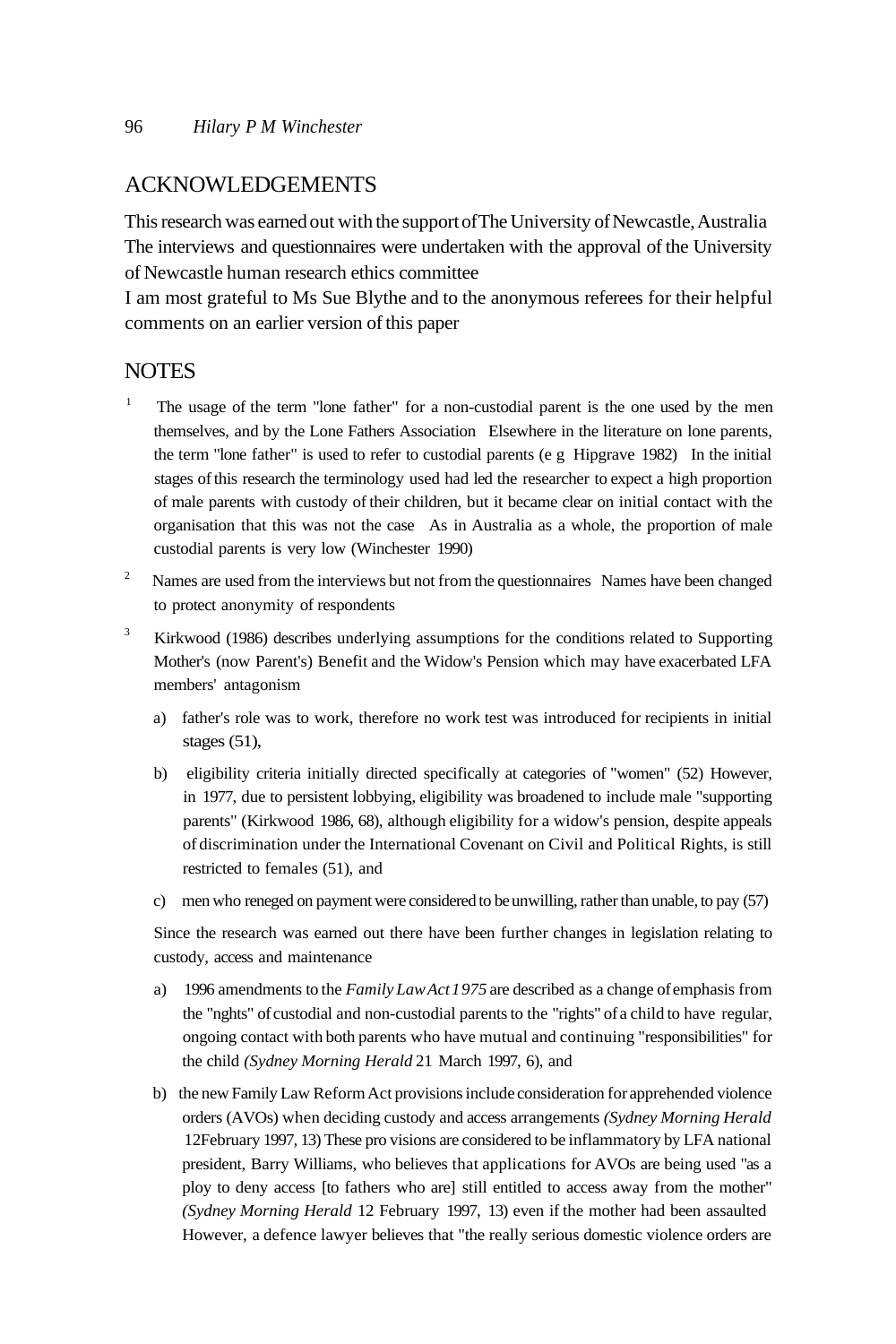generally attached to police charges of assault or worse" *(Sydney Morning Herald* 12 February 1997, 13) as evidenced by the fatal shooting of a mother, under protection of two AVOs, as she arrived at Parramatta Family Court for a custody hearing.

Planned changes to the child support formula, "in recognition of real living costs" *(Sun-Herald* 27 April 27, 35), to prevent non-custodial parents from falling into poverty are expected to be more welcome.

#### WORKS CITED

- Bell, D., D.Binnie, J. Crean and G. Valentine. 1995. All Hyped Up and No Place to Go. *Gender, Place and Culture* 1:31-48.
- Berg, L. D. 1994. Masculinity, Place and a Binary Discourse of "Theory" and "Empirical Investigation" in the Human Geography of Aotearoa/New Zealand. In *Gender, Place and Culture* 1 (2):245-60.
- Brannen, J. 1992. Combining Qualitative and Quantitative Approaches: An Overview. In *Mixing methods: Qualitative and Quantitative Research,* ed J. Brannen, 3-37. Aldershot: Avebury.
- Brenner, M. 1985. Intensive Interviewing. In *The Research Interview: Uses and Approaches,* eds M. Brenner, J. Brown and D. Canter, 147-62. London: Academic Press.
- Brittan, A. 1989. *Masculinity and Power.* Oxford: Blackwell.
- Burgess, R. G. 1982. The Unstructured Interview as a Conversation. In *Field Research: A Sourcebook and Field Manual,* ed. R.G.Burgess; 107-10. London: George Allen and Unwin.
- Chodorow, N. 1978. *The Reproduction of Mothering: Psychoanalysis and the Sociology of Gender.* Berkeley: University of California Press.
- Cockburn, C. 1983. *Brothers: Male Dominance and Technological Change.* London: Pluto Press.
- Connell, R. W. 1991. Live Fast and Die Young: The Construction of Masculinity Among Young Working-Class Men on the Margin of the Labour Market. *Australia and New Zealand Journal of Sociology* 27:141-71.
- —. 1995. *Masculinities.* Cambridge: Polity Press, in association with Oxford: Blackwell.
- —. 1997. Men in the World: Masculinities and Globalization. Paper presented at the *Masculinities: Renegotiating Genders Conference,* held at the Department of Sociology, University of Wollongong, Wollongong NSW.
- Dowsett, G.W..M.R. Davis and R.W. Connell. 1992. Lives of the Not-So-Rich and Quite Unfamous. In *Gay Perspectives: Essays in Australian Gay Culture,* eds R. Aldrich and G. Wotherspoon, 147-163. Department of Economic History, University of Sydney, Sydney.
- Dunn, K. M., P. M. M<sup>c</sup>Guirk and H.P.M. Winchester. 1995. Place-Making: the Social Construction of Newcastle. *Australian Geographical Studies.*
- Family Law Act 1975 with rules and regulations,  $11<sup>th</sup>$  edition consolidated to February 1990.
- Forrest, D. 1994 . "We're Here, We're Queer, and We're Not Going Shopping": Changing Gay Male Identities in Contemporary Britain. In *Dislocating masculinity: Comparative Ethnographies,* eds A. Cornwall and N. Lindisfarne. London and New York: Routledge.
- Hearn, J. 1994. Research in Men and Masculinities: Some Sociological Issues and Possibilities. *Australia and New Zealand Journal of Sociology* 30:47-70.
- Herod, A. 1993. Gender Issues in the Use of Interviewing as a Research Method. *The Professional Geographer* 45:305-17.
- Hipgrave, T. 1982. Lone Fatherhood: A Problematic Status. In *The Father Figure,* eds L. McKee and M. O'Brien, 171-183. London and New York: Tavistock.